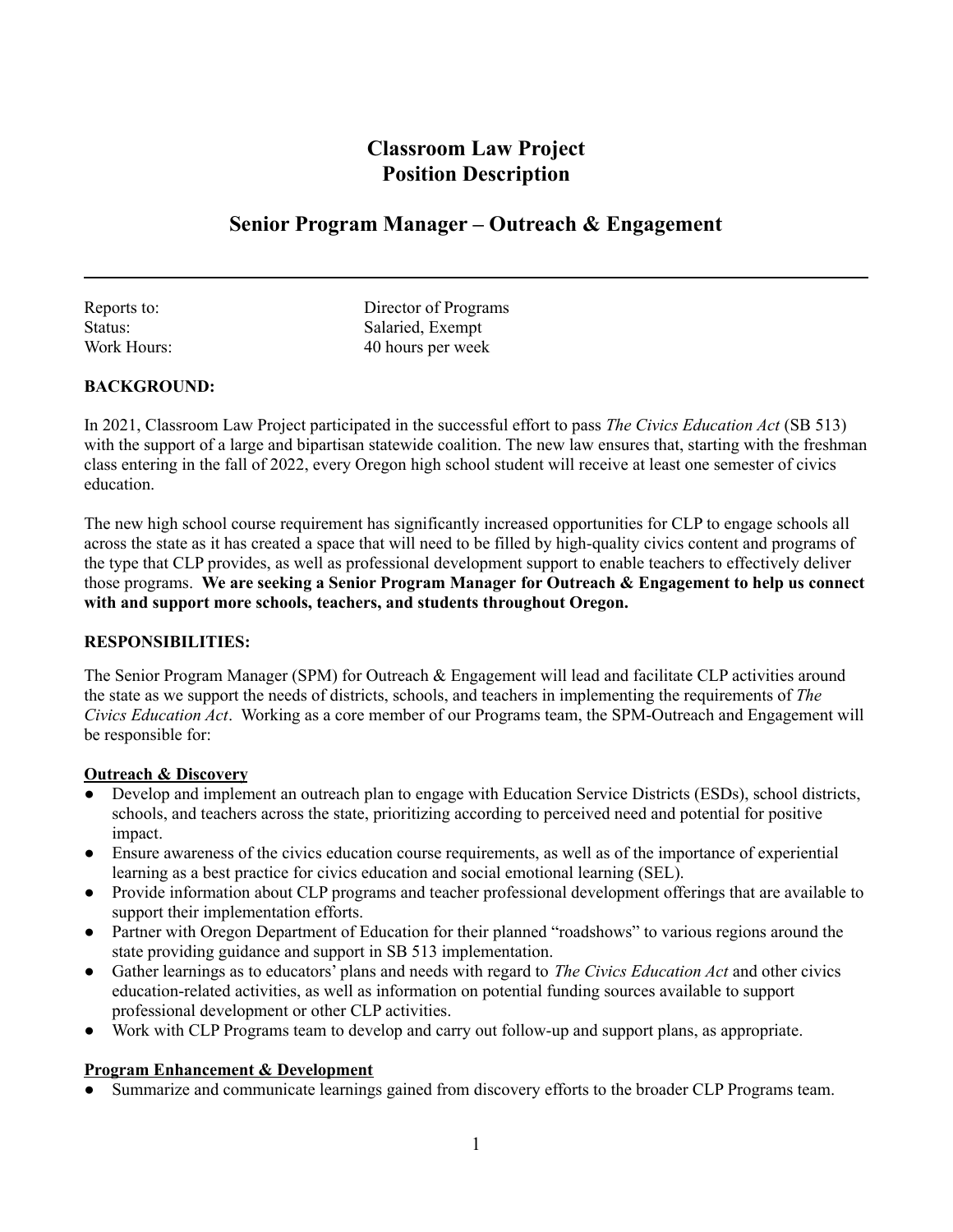• Provide support to the core Programs team as appropriate and as time allows to develop and enhance existing programming to meet the expressed needs of educators around the state.

# **Teacher Professional Development**

- Deliver workshops in-person and virtually on CLP programs, curricula, and strategies that teachers can use to fulfill the civics course requirement.
- Support formation of virtual teacher cohorts bringing together educators implementing *The Civics Education Act* on an ongoing basis to share best practices, challenges, and new curriculum ideas.
- Provide consulting and classroom support for schools and teachers, as needed and as time allows.

## **Facilitation of Community Engagement**

- Identify and recruit volunteers from among local legal, civic, business, education, and policymaker communities, leveraging the existing network of CLP's Board of Directors and other supporters.
- Facilitate introductions of volunteers to teachers to serve as judges, hearing panels, and classroom visitors.
- Coordinate local student events, such as showcases, competitions, and community convenings.

## **Funding Opportunity Identification**

• Communicate any potential funding sources identified from ESDs, school districts, or local grantors to sustain ongoing program and professional development to CLP Executive Director and Development staff for follow-up.

#### **Travel**

● Position requires statewide travel to support outreach/discovery, community engagement, and teacher professional development activities. Total equivalent of 6 weeks of travel per year is estimated.

## **QUALIFICATIONS:**

### **● Minimum Requirements**

- − 3 years middle or high school Social Studies classroom teaching experience (or the equivalent), including emphasis on civics, government, and/or U.S. history.
- − Prior experience with Classroom Law Project programs or similar student-centered experiential civic engagement curricula.
- − Skilled in utilizing interactive teaching strategies and activities; knowledgeable of best practices in experiential, project-based learning.
- − Outstanding oral and written communication skills across a range of settings and audiences, including one-on-one, presentations, group facilitations, and development of written curriculum and lesson plans.
- − Demonstrated ability to effectively plan and implement projects and events, including strong attention to detail, timelines, budgets, and follow through.
- − Team-oriented with strong interpersonal skills and demonstrated ability to work collaboratively.
- − Proficient with Microsoft Office and Google Suite applications.

# **● Preferred Qualifications**

- − 5 or more years classroom teaching experience (or the equivalent).
- − Familiarity with Oregon educational system, including roles of ODE, ESDs, and school districts.
- − Familiarity with outreach, marketing, and/or sales strategies.
- − Experience in the legal, judicial, or policymaking sectors.
- − Skilled in utilizing distance learning tools, technologies, and strategies.

# **TERMS OF EMPLOYMENT & COMPENSATION:**

- The SPM for Outreach & Engagement will be a full time (40 hours per week) exempt employee of CLP and will report to the Director of Programs.
- The salary range for this position is \$65,000 to \$70,000, depending on qualifications.